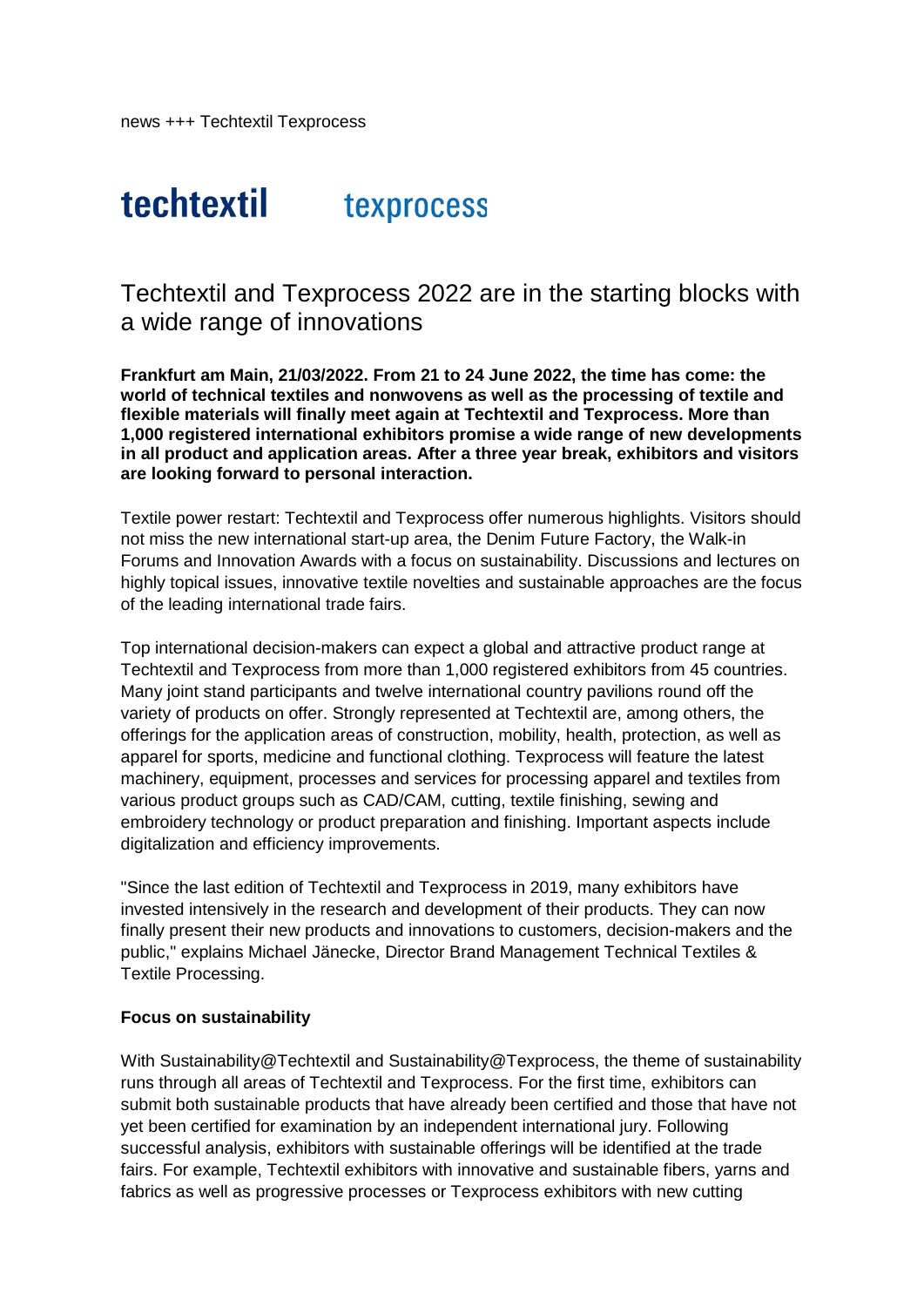technologies, water-saving dyeing processes and other future-oriented processing technologies are expected to present their products to visitors. In addition, the industry will discuss sustainable processing technologies and textile innovations in the walk-in conference formats of both trade shows: Techtextil Forum and Texprocess Forum. The Techtextil and Texprocess Innovation Award will also dedicate a separate category to the focus topic.

## **Texprocess: Denim Future Factory shows innovative production and processing**

A special highlight of Texprocess this year is the Denim Future Factory. The denim industry is the fastest-growing market in the textile and fashion industry and has developed significantly in recent times. The special show in hall 8.0 picks up on these developments and showcases innovations in manufacturing and processing along the entire textile process chain and focuses on sustainable approaches in denim production. Visitors will be able to experience new processes in every step of production - from design, cutting, sewing, knitting and embroidery to finishing, IT and logistics.

## **Digital Extension: experience Techtextil and Texprocess on site and digitally**

For the first time, Techtextil and Texprocess 2022 will offer a Digital Extension: exhibitors and visitors will be able to meet both on-site in Frankfurt and virtually, and will be able to exchange ideas in complementary formats. These new touchpoints include: Matchmaking offers, round tables, chat function, 1-to-1 video calls, digital timetables, conferences, panel discussions or keynotes. Exhibitor events, such as web sessions, can be streamed live or on-demand. Messe Frankfurt's formats, such as the conferences, can be streamed on demand afterwards. From June 13 to August 8, the digital format will be available to all visitors, journalists and exhibitors.

### **New hall layout in Frankfurt**

Exhibitors and visitors will benefit from a spacious and modern hall structure. For the first time, Techtextil and Texprocess will be held in halls 8, 9, 11 and 12 on the western section of Messe Frankfurt. In addition, the ground-level hall layout at Texprocess will make logistics easier for technology suppliers. In future, large and heavy machinery can be transported more easily to the relevant stand.

# **Everything in one place: Visitors experience the entire textile value chain**

In parallel, Messe Frankfurt will host the Heimtextil Summer Special, the leading international trade fair for home and contract textiles, as well as the D2C Neonyt Lab (24.6-26.6.2022), which is a progressive trend platform that brings fashion, sustainability and innovation to life. At the same time (20.6.-26.6.2022) the Frankfurt Fashion Week will take place. Exhibitors and visitors will thus benefit from a representation of the entire textile value chain on the fairground and in the city of Frankfurt am Main. From innovative textiles and their production, through processing, to the end product as a home textile or fashion product and its recycling. With the purchase of one ticket, Techtextil, Texprocess and Heimtextil can be visited at the same time.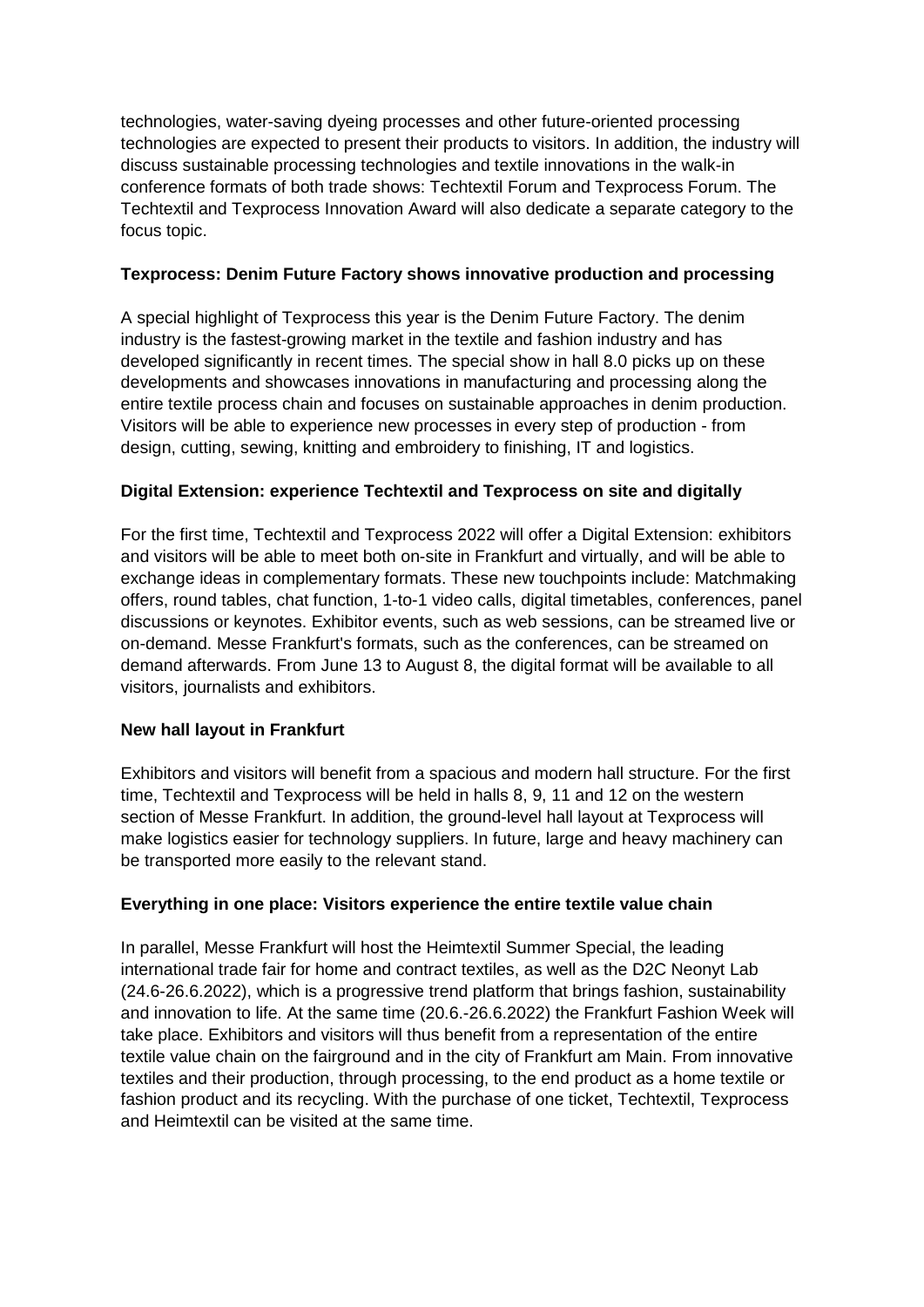

Smart Textiles Showroom / Photo: Messe Frankfurt, Pietro Sutera



Cutting machine at Texprocess / Photo: Messe Frankfurt, Pietro Sutera



Braiding technology at Techtextil / Photo: Messe Frankfurt, Jean-Luc Valentin